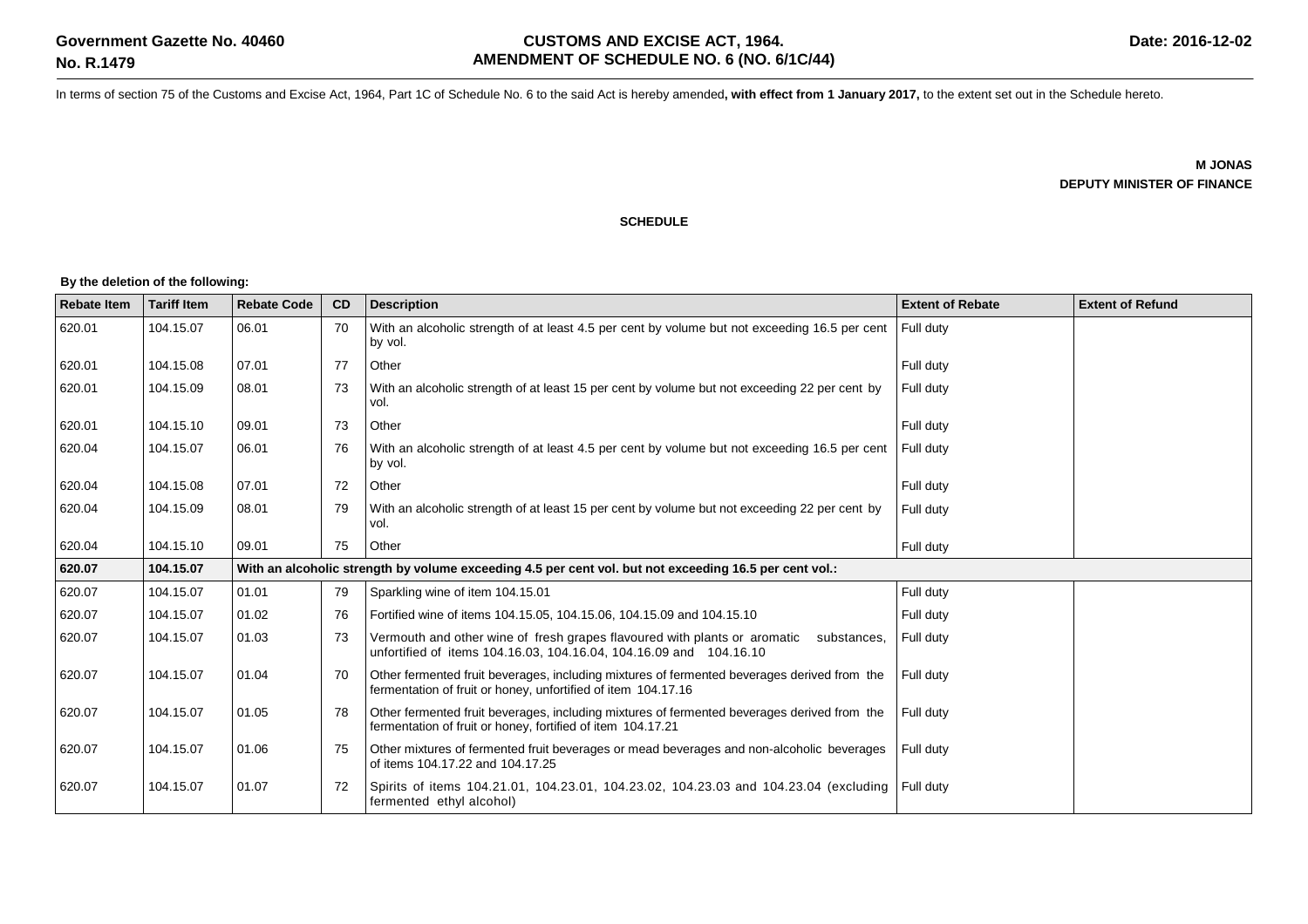## **By the deletion of the following:**

| <b>Rebate Item</b> | <b>Tariff Item</b> | <b>Rebate Code</b> | <b>CD</b>                                                                                           | <b>Description</b>                                                                                                                                              | <b>Extent of Rebate</b> | <b>Extent of Refund</b> |  |  |  |
|--------------------|--------------------|--------------------|-----------------------------------------------------------------------------------------------------|-----------------------------------------------------------------------------------------------------------------------------------------------------------------|-------------------------|-------------------------|--|--|--|
| 620.07             | 104.15.07          | 01.08              | 75                                                                                                  | Liqueurs, cordials and other spirituous beverages of items 104.23.22, 104.23.24, 104.23.26<br>and 104.23.28                                                     | Full duty               |                         |  |  |  |
| 620.07             | 104.15.07          | 01.09              | 77                                                                                                  | Fermented ethyl alcohol with an alcoholic strength by volume not exceeding 15 per cent vol.,<br>of items 104.23.04 and 104.23.28 as provided for in item 621.17 | Full duty               |                         |  |  |  |
| 620.07             | 104.15.08          | Other:             |                                                                                                     |                                                                                                                                                                 |                         |                         |  |  |  |
| 620.07             | 104.15.08          | 02.01              | 75                                                                                                  | Sparkling wine of item 104.15.01                                                                                                                                | Full duty               |                         |  |  |  |
| 620.07             | 104.15.08          | 02.02              | 72                                                                                                  | Fortified wine of items 104.15.05, 104.15.06, 104.15.09 and 104.15.10                                                                                           | Full duty               |                         |  |  |  |
| 620.07             | 104.15.08          | 02.03              | 75                                                                                                  | Vermouth and other wine of fresh grapes flavoured with plants or aromatic substances,<br>unfortified of items 104.16.03, 104.16.04, 104.16.09 and 104.16.10     | Full duty               |                         |  |  |  |
| 620.07             | 104.15.08          | 02.04              | 77                                                                                                  | Other fermented fruit beverages, including mixtures of fermented beverages derived from the<br>fermentation of fruit or honey, unfortified of item 104.17.16    | Full duty               |                         |  |  |  |
| 620.07             | 104.15.08          | 02.05              | 74                                                                                                  | Other fermented fruit beverages, including mixtures of fermented beverages derived from the<br>fermentation of fruit or honey, fortified of item 104.17.21      | Full duty               |                         |  |  |  |
| 620.07             | 104.15.08          | 02.06              | 71                                                                                                  | Other mixtures of fermented fruit beverages or mead beverages and non-alcoholic beverages<br>of items 104.17.22 and 104.17.25                                   | Full duty               |                         |  |  |  |
| 620.07             | 104.15.08          | 02.07              | 79                                                                                                  | Spirits of items 104.21.01, 104.23.01, 104.23.02, 104.23.03 and 104.23.04 (excluding Full duty<br>fermented ethyl alcohol)                                      |                         |                         |  |  |  |
| 620.07             | 104.15.08          | 02.08              | 76                                                                                                  | Liqueurs, cordials and other spirituous beverages of items 104.23.22, 104.23.24, 104.23.26<br>and 104.23.28                                                     | Full duty               |                         |  |  |  |
| 620.09             | 104.15.09          |                    | With an alcoholic strength by volume exceeding 15 per cent vol. but not exceeding 22 per cent vol.: |                                                                                                                                                                 |                         |                         |  |  |  |
| 620.09             | 104.15.09          | 01.01              | 76                                                                                                  | Spirits of items 104.23.01, 104.23.02, 104.23.03 and 104.23.04                                                                                                  | Full duty               |                         |  |  |  |
| 620.09             | 104.15.09          | 01.02              | 73                                                                                                  | Liqueurs, cordials and other spirituous beverages of items 104.23.22, 104.23.24, 104.23.26<br>and 104.23.28                                                     | Full duty               |                         |  |  |  |
| 620.09             | 104.15.10          | Other:             |                                                                                                     |                                                                                                                                                                 |                         |                         |  |  |  |
| 620.09             | 104.15.10          | 02.01              | 72                                                                                                  | Spirits of items 104.23.01, 104.23.02, 104.23.03 and 104.23.04                                                                                                  | Full duty               |                         |  |  |  |
| 620.09             | 104.15.10          | 02.02              | 70                                                                                                  | Liqueurs, cordials and other spirituous beverages of items 104.23.22, 104.23.24, 104.23.26<br>and 104.23.28                                                     | Full duty               |                         |  |  |  |
| 620.11             | 104.15.07          | 01.01              | 76                                                                                                  | Unfortified wine with an alcoholic strength of at least 4.5 per cent by volume but not exceeding<br>16.5 per cent by vol.                                       | Full duty               |                         |  |  |  |
| 620.11             | 104.15.08          | 02.01              | 72                                                                                                  | Other                                                                                                                                                           | Full duty               |                         |  |  |  |
| 620.13             | 104.15.09          | 01.01              | 73                                                                                                  | In the manufacture of vinegar by a process of acetic fermentation                                                                                               | Full duty               |                         |  |  |  |
| 620.13             | 104.15.09          | 01.02              | 70                                                                                                  | In the topping or sweetening of unfortified wine of item 104.15.04                                                                                              | Full duty               |                         |  |  |  |
| 620.13             | 104.15.10          | 02.01              | 75                                                                                                  | In the manufacture of vinegar by a process of acetic fermentation                                                                                               | Full duty               |                         |  |  |  |
| 620.13             | 104.15.10          | 02.02              | 77                                                                                                  | In the topping or sweetening of unfortified wine of item 104.15.04                                                                                              | Full duty               |                         |  |  |  |
| 620.19             | 104.15.07          | 01.01              | 70                                                                                                  | With an alcoholic strength of at least 4.5 per cent by volume but not exceeding 16.5 per cent<br>by vol.                                                        | Full duty               |                         |  |  |  |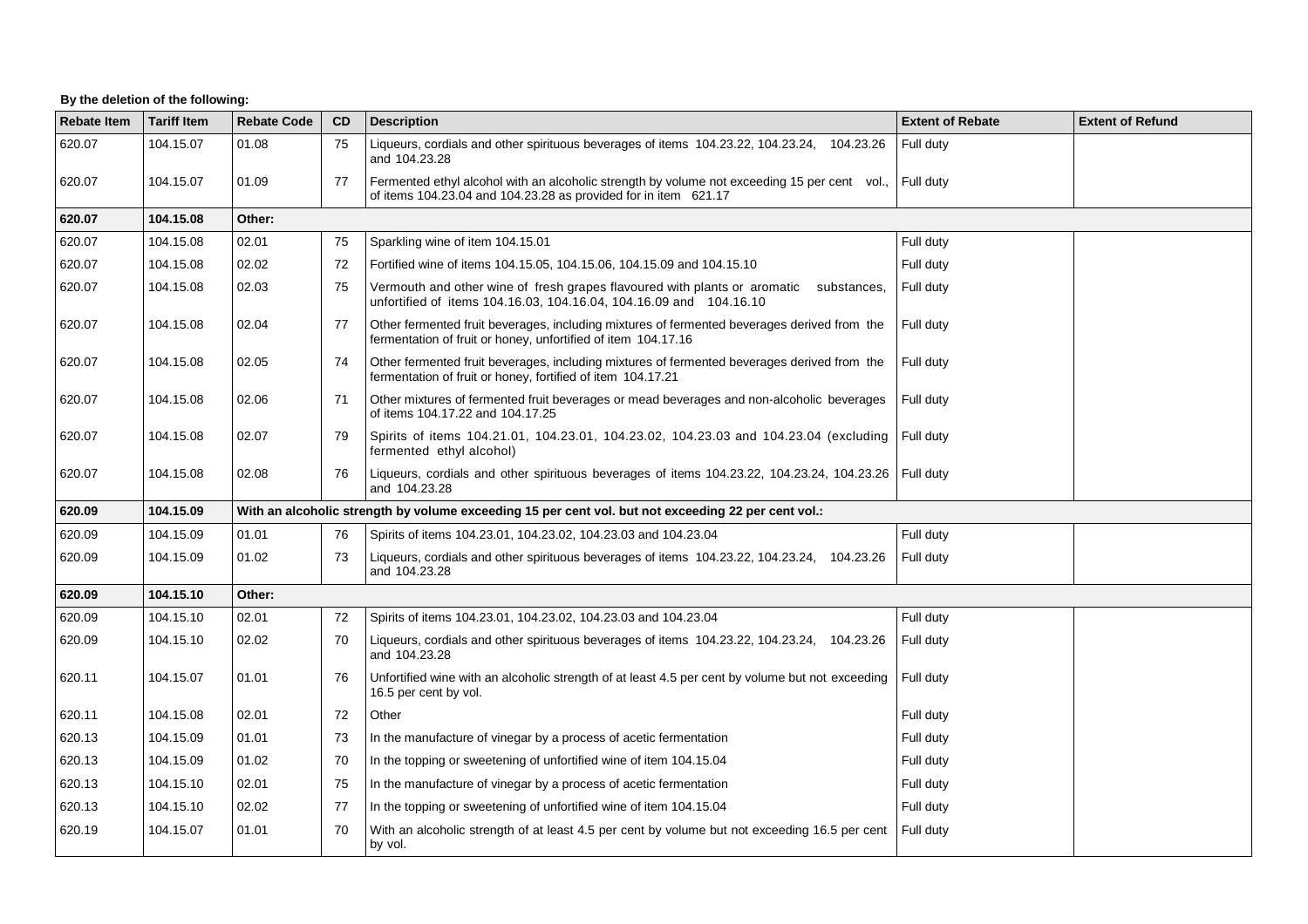### **By the deletion of the following:**

| <b>Rebate Item</b> | <b>Tariff Item</b> | Rebate Code | <b>CD</b> | <b>Description</b> | <b>Extent of Rebate</b> | <b>Extent of Refund</b> |
|--------------------|--------------------|-------------|-----------|--------------------|-------------------------|-------------------------|
| 620.19             | 104.15.08          | 02.01       | --        | Other              | l dutv                  |                         |

### **By the insertion of the following:**

| <b>Rebate Item</b> | <b>Tariff Item</b> | <b>Rebate Code</b>                                                                                     | CD | <b>Description</b>                                                                                                                                          | <b>Extent of Rebate</b> | <b>Extent of Refund</b> |  |  |
|--------------------|--------------------|--------------------------------------------------------------------------------------------------------|----|-------------------------------------------------------------------------------------------------------------------------------------------------------------|-------------------------|-------------------------|--|--|
| 620.01             | 104.15.13          | 06.01                                                                                                  | 71 | With an alcoholic strength of at least 4.5 per cent by volume but not exceeding 16.5 per cent<br>by vol.                                                    | Full duty               |                         |  |  |
| 620.01             | 104.15.15          | 07.01                                                                                                  | 70 | Other                                                                                                                                                       | Full duty               |                         |  |  |
| 620.01             | 104.15.17          | 08.01                                                                                                  | 78 | With an alcoholic strength of at least 15 per cent by volume but not exceeding 22 per cent by<br>vol.                                                       | Full duty               |                         |  |  |
| 620.01             | 104.15.19          | 09.01                                                                                                  | 76 | Other                                                                                                                                                       | Full duty               |                         |  |  |
| 620.01             | 104.15.21          | 10.01                                                                                                  | 72 | With an alcoholic strength of at least 4.5 per cent by volume but not exceeding 16.5 per cent<br>by vol.                                                    | Full duty               |                         |  |  |
| 620.01             | 104.15.23          | 11.01                                                                                                  | 70 | Other                                                                                                                                                       | Full duty               |                         |  |  |
| 620.01             | 104.15.25          | 12.01                                                                                                  | 79 | With an alcoholic strength of at least 15 per cent by volume but not exceeding 22 per cent by<br>vol.                                                       | Full duty               |                         |  |  |
| 620.01             | 104.15.27          | 13.01                                                                                                  | 77 | Other                                                                                                                                                       | Full duty               |                         |  |  |
| 620.04             | 104.15.13          | 06.01                                                                                                  | 77 | With an alcoholic strength of at least 4.5 per cent by volume but not exceeding 16.5 per cent<br>by vol.                                                    | Full duty               |                         |  |  |
| 620.04             | 104.15.15          | 07.01                                                                                                  | 75 | Other                                                                                                                                                       | Full duty               |                         |  |  |
| 620.04             | 104.15.17          | 08.01                                                                                                  | 73 | With an alcoholic strength of at least 15 per cent by volume but not exceeding 22 per cent by<br>vol.                                                       | Full duty               |                         |  |  |
| 620.04             | 104.15.19          | 09.01                                                                                                  | 71 | Other                                                                                                                                                       | Full duty               |                         |  |  |
| 620.04             | 104.15.21          | 10.01                                                                                                  | 78 | With an alcoholic strength of at least 4.5 per cent by volume but not exceeding 16.5 per cent<br>by vol.                                                    | Full duty               |                         |  |  |
| 620.04             | 104.15.23          | 11.01                                                                                                  | 76 | Other                                                                                                                                                       | Full duty               |                         |  |  |
| 620.04             | 104.15.25          | 12.01                                                                                                  | 74 | With an alcoholic strength of at least 15 per cent by volume but not exceeding 22 per cent by<br>vol.                                                       | Full duty               |                         |  |  |
| 620.04             | 104.15.27          | 13.01                                                                                                  | 72 | Other                                                                                                                                                       | Full duty               |                         |  |  |
| 620.07             | 104.15.21          | With an alcoholic strength of at least 4.5 per cent by volume but not exceeding 16.5 per cent by vol.: |    |                                                                                                                                                             |                         |                         |  |  |
| 620.07             | 104.15.21          | 01.01                                                                                                  | 74 | Sparkling wine of item 104.15.01                                                                                                                            | Full duty               |                         |  |  |
| 620.07             | 104.15.21          | 01.02                                                                                                  | 71 | Fortified wine of items 104.15.05, 104.15.06, 104.15.17, 104.15.19, 104.15.25 and 104.15.27,                                                                | Full duty               |                         |  |  |
| 620.07             | 104.15.21          | 01.03                                                                                                  | 79 | Vermouth and other wine of fresh grapes flavoured with plants or aromatic substances,<br>unfortified of items 104.16.03, 104.16.04, 104.16.09 and 104.16.10 | Full duty               |                         |  |  |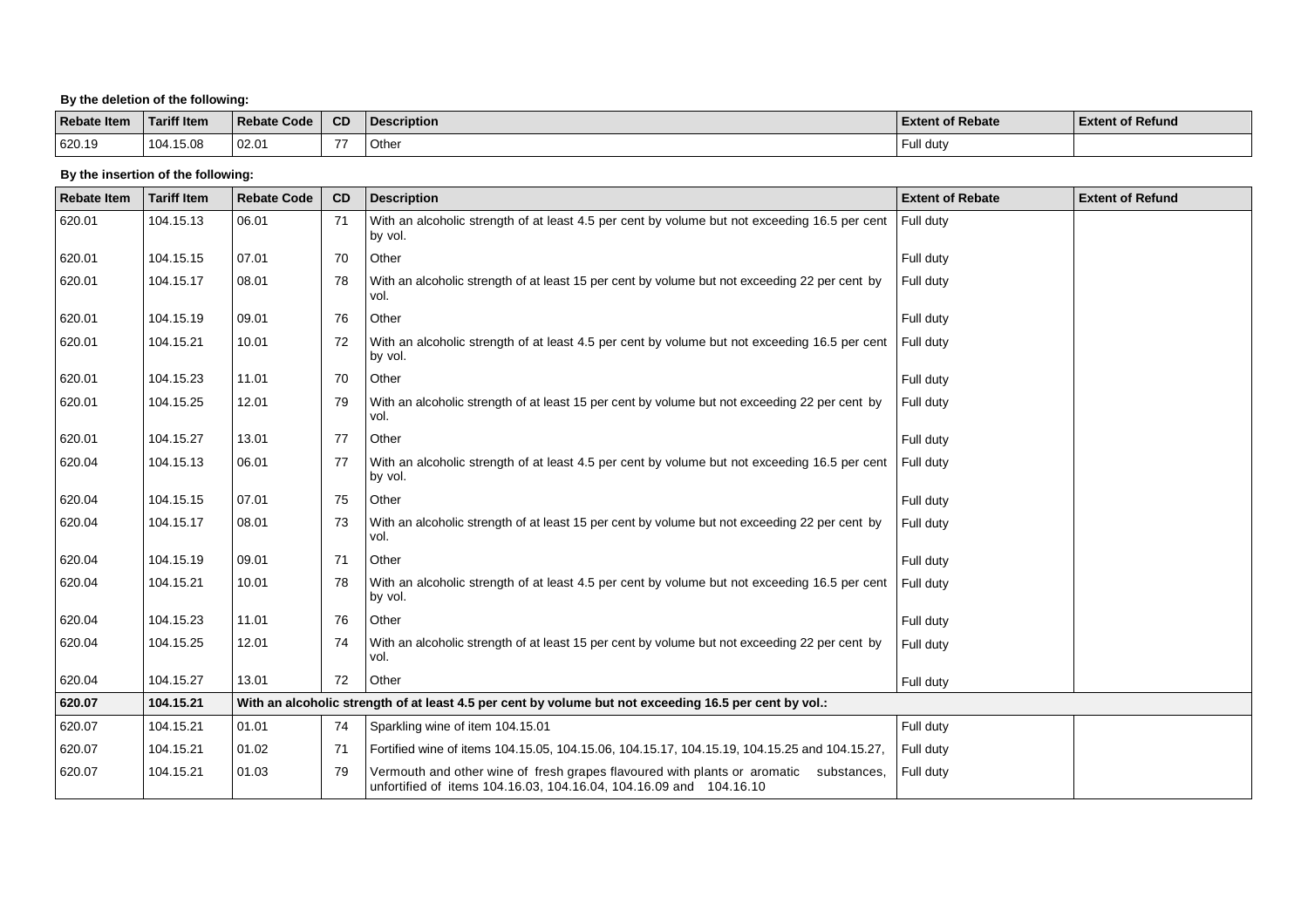# **By the insertion of the following:**

| <b>Rebate Item</b> | <b>Tariff Item</b> | <b>Rebate Code</b>                                                                                  | CD | <b>Description</b>                                                                                                                                              | <b>Extent of Rebate</b> | <b>Extent of Refund</b> |  |
|--------------------|--------------------|-----------------------------------------------------------------------------------------------------|----|-----------------------------------------------------------------------------------------------------------------------------------------------------------------|-------------------------|-------------------------|--|
| 620.07             | 104.15.21          | 01.04                                                                                               | 76 | Other fermented fruit beverages, including mixtures of fermented beverages derived from the<br>fermentation of fruit or honey, unfortified of item 104.17.16    | Full duty               |                         |  |
| 620.07             | 104.15.21          | 01.05                                                                                               | 73 | Other fermented fruit beverages, including mixtures of fermented beverages derived from the<br>fermentation of fruit or honey, fortified of item 104.17.21      | Full duty               |                         |  |
| 620.07             | 104.15.21          | 01.06                                                                                               | 70 | Other mixtures of fermented fruit beverages or mead beverages and non-alcoholic beverages<br>of items 104.17.22 and 104.17.25                                   | Full duty               |                         |  |
| 620.07             | 104.15.21          | 01.07                                                                                               | 78 | Spirits of items 104.21.01, 104.23.01, 104.23.02, 104.23.03 and 104.23.04 (excluding<br>fermented ethyl alcohol)                                                | Full duty               |                         |  |
| 620.07             | 104.15.21          | 01.08                                                                                               | 75 | Liqueurs, cordials and other spirituous beverages of items 104.23.22, 104.23.24, 104.23.26<br>and 104.23.28                                                     | Full duty               |                         |  |
| 620.07             | 104.15.21          | 01.09                                                                                               | 72 | Fermented ethyl alcohol with an alcoholic strength by volume not exceeding 15 per cent vol.,<br>of items 104.23.04 and 104.23.28 as provided for in item 621.17 | Full duty               |                         |  |
| 620.07             | 104.15.23          | Other:                                                                                              |    |                                                                                                                                                                 |                         |                         |  |
| 620.07             | 104.15.23          | 02.01                                                                                               | 72 | Sparkling wine of item 104.15.01                                                                                                                                | Full duty               |                         |  |
| 620.07             | 104.15.23          | 02.02                                                                                               | 79 | Fortified wine of items 104.15.05, 104.15.06, 104.15.17, 104.15.19, 104.15.25 and 104.15.27                                                                     | Full duty               |                         |  |
| 620.07             | 104.15.23          | 02.03                                                                                               | 77 | Vermouth and other wine of fresh grapes flavoured with plants or aromatic substances,<br>unfortified of items 104.16.03, 104.16.04, 104.16.09 and 104.16.10     | Full duty               |                         |  |
| 620.07             | 104.15.23          | 02.04                                                                                               | 74 | Other fermented fruit beverages, including mixtures of fermented beverages derived from the<br>fermentation of fruit or honey, unfortified of item 104.17.16    | Full duty               |                         |  |
| 620.07             | 104.15.23          | 02.05                                                                                               | 71 | Other fermented fruit beverages, including mixtures of fermented beverages derived from the<br>fermentation of fruit or honey, unfortified of item 104.17.21    | Full duty               |                         |  |
| 620.07             | 104.15.23          | 02.06                                                                                               | 79 | Other mixtures of fermented fruit beverages or mead beverages and non-alcoholic beverages<br>of items 104.17.22 and 104.17.25                                   | Full duty               |                         |  |
| 620.07             | 104.15.23          | 02.07                                                                                               | 76 | Spirits of items 104.21.01, 104.23.01, 104.23.02, 104.23.03 and 104.23.04 (excluding<br>fermented ethyl alcohol)                                                | Full duty               |                         |  |
| 620.07             | 104.15.23          | 02.08                                                                                               | 73 | Liqueurs, cordials and other spirituous beverages of items 104.23.22, 104.23.24, 104.23.26<br>and 104.23.28                                                     | Full duty               |                         |  |
| 620.09             | 104.15.25          | With an alcoholic strength of at least 15 per cent by volume but not exceeding 22 per cent by vol.: |    |                                                                                                                                                                 |                         |                         |  |
| 620.09             | 104.15.25          | 01.01                                                                                               | 75 | Spirits of items 104.23.01, 104.23.02, 104.23.03 and 104.23.04                                                                                                  | Full duty               |                         |  |
| 620.09             | 104.15.25          | 01.02                                                                                               | 72 | Liqueurs, cordials and other spirituous beverages of items 104.23.22, 104.23.24, 104.23.26<br>and 104.23.28                                                     | Full duty               |                         |  |
| 620.09             | 104.15.27          | Other:                                                                                              |    |                                                                                                                                                                 |                         |                         |  |
| 620.09             | 104.15.27          | 02.01                                                                                               | 73 | Spirits of items 104.23.01, 104.23.02, 104.23.03 and 104.23.04                                                                                                  | Full duty               |                         |  |
| 620.09             | 104.15.27          | 02.02                                                                                               | 70 | Liqueurs, cordials and other spirituous beverages of items 104.23.22, 104.23.24, 104.23.26<br>and 104.23.28                                                     | Full duty               |                         |  |